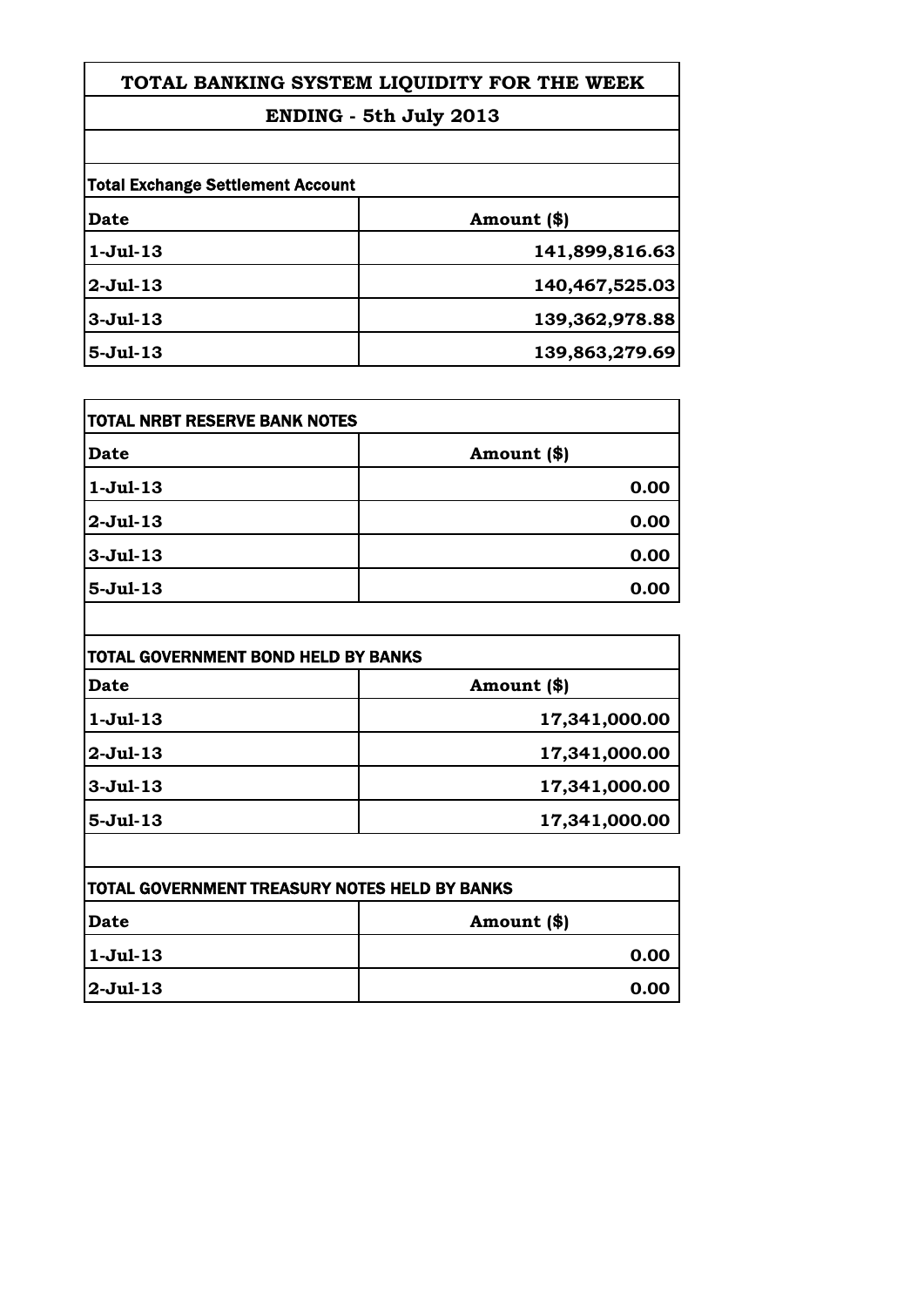## **TOTAL BANKING SYSTEM LIQUIDITY FOR THE WEEK**

## **ENDING - 12th July 2013**

| <b>Total Exchange Settlement Account</b> |                |
|------------------------------------------|----------------|
| Date                                     | Amount (\$)    |
| $8-Jul-13$                               | 139,194,920.93 |
| $9-Jul-13$                               | 139,743,411.84 |
| $10-Jul-13$                              | 140,065,239.22 |
| $11 -$ Jul $-13$                         | 141,150,372.01 |
| $12 -$ Jul $-13$                         | 142,825,746.12 |

| TOTAL NRBT RESERVE BANK NOTES |             |
|-------------------------------|-------------|
| Date                          | Amount (\$) |
| $8-Jul-13$                    | 0.00        |
| $9-Jul-13$                    | 0.00        |
| $10 -$ Jul $-13$              | 0.00        |
| $11-Jul-13$                   | 0.00        |
| $12 -$ Jul $-13$              | 0.00        |

| TOTAL GOVERNMENT BOND HELD BY BANKS |               |
|-------------------------------------|---------------|
| Date                                | Amount (\$)   |
| $8-Jul-13$                          | 17,341,000.00 |
| $9-Jul-13$                          | 17,341,000.00 |
| $10-Jul-13$                         | 17,341,000.00 |
| $11-Jul-13$                         | 17,341,000.00 |
| $12 -$ Jul $-13$                    | 17,341,000.00 |

| <b>ITOTAL GOVERNMENT TREASURY NOTES HELD BY BANKS</b> |             |
|-------------------------------------------------------|-------------|
| <b>Date</b>                                           | Amount (\$) |
| $ 8-Ju1-13 $                                          | 0.00        |
| $ 9-Jul-13 $                                          | 0.00        |